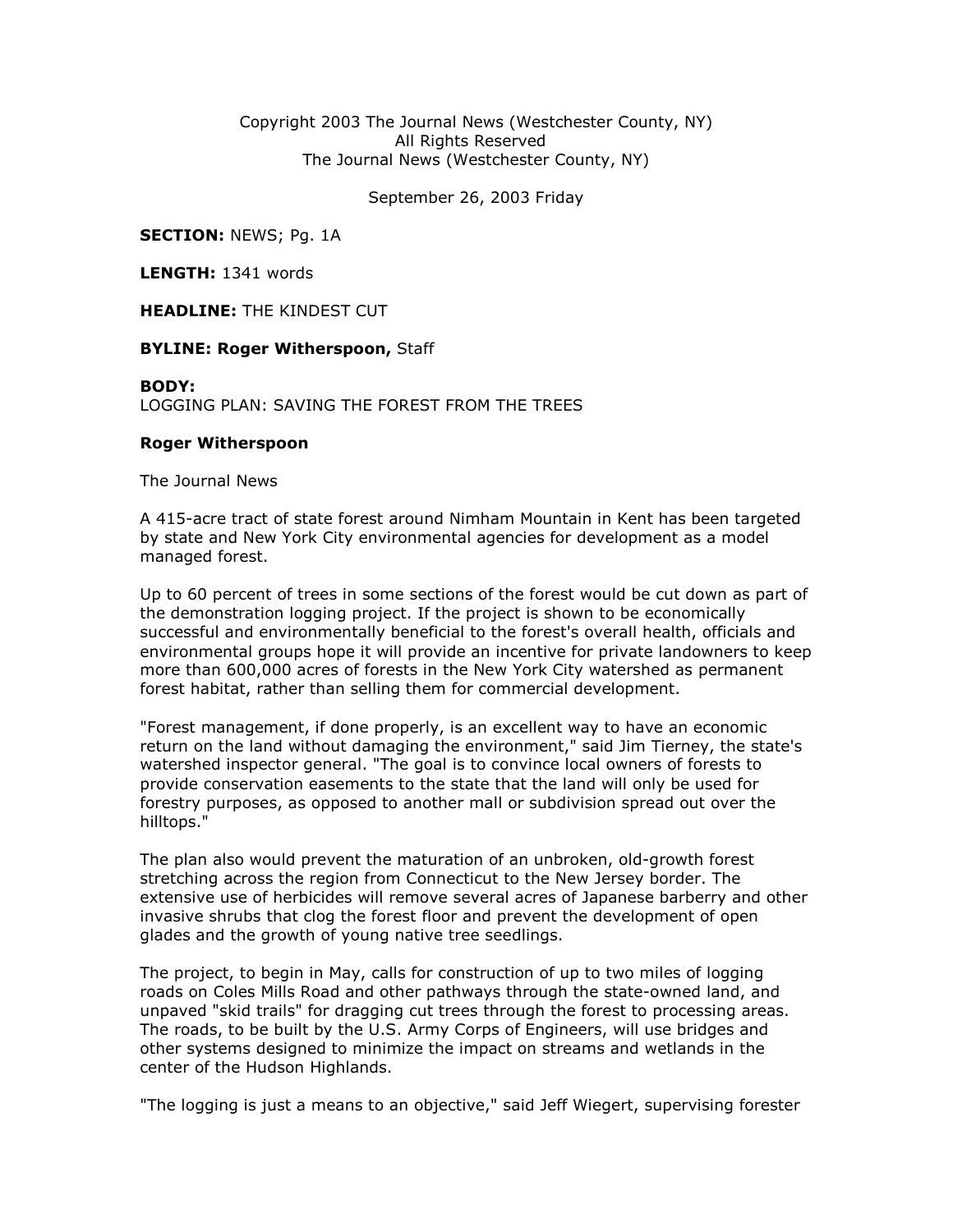for the state Department of Environmental Conservation. "Forest management promotes the growth of the biggest and best trees, and there is removal of the wood which isn't as hardy. The focus here is on water quality, and managing the forest properly improves the quality of the watershed."

The demonstration forest, one of four being developed on state-owned land, is a combined project of the state DEC, the New York City Department of Environmental Protection and the State University of New York's College of Environmental Science and Forestry in Syracuse. The plan has the backing of many environmental groups seeking conservation easements on privately held forest land.

"We think it is one way the watershed lands can be protected from development," said Cathleen Breen of the New York Public Interest Research Group.

Rene Germain, associate professor of forest and natural resources management at SUNY, said the project will demonstrate the best ways to manage a forest to maximize its economic potential and ensure healthy habitats for forest wildlife.

"If we want to regenerate a healthy forest, we need to thin it," Germain said. "What we are doing there at Nimham is we are going to go in and enhance the growth and health of existing trees, and plan for the future by regenerating a new forest. It's like a garden, like weeding a garden."

The area to be logged is part of the 2,820-acre Hudson Highlands forest area, encompassing parts of Kent, Philipstown, Patterson, Putnam Valley and Southeast in Putnam County, Cortlandt in Westchester County, and Beekman and Pawling in Dutchess County. The DEC subdivides the forest into six tracts, the largest being the 1,023-acre Nimham Mountain forest in Kent. The demonstration project will be in the center of the Kent forest off Route 301, abutting the West Branch Reservoir and Putnam County Park. It is an area that has undergone considerable change over the past 300 years.

"Think of what New York and most of New England looked like 100 years ago before agriculture collapsed," Germain said. "We cut down all our forests when they colonized the area for farming. When the farms went out of business in the 1900s, all those farms slowly turned back into forests. We were only 25 percent forested then. Now, we are 60 percent forested, and we do not have a shortage of trees."

During the past 100 years, the Hudson Highlands has slowly evolved into an untouched band of state and local forests stretching in an unbroken 44-mile line. It is considered by experts to be a maturing forest, with a motley mixture of tree varieties and many areas overgrown with brambles, invasive plants and trees too close together. In another 50 years or so, it could become the first contiguous strand of old-growth forest in the lower Hudson Valley since early settlers eviscerated the region.

Germain said timber harvesting would improve the forest's aesthetics. In a forest that is not yet mature, he said, many trees are crowded together, cramping development of their individual root structures, draining mineral resources in the ground and blocking sunlight from reaching the ground and nourishing bushes and seedlings.

"If you thin out a strand of trees," he said, "you take out the weaker trees and allow